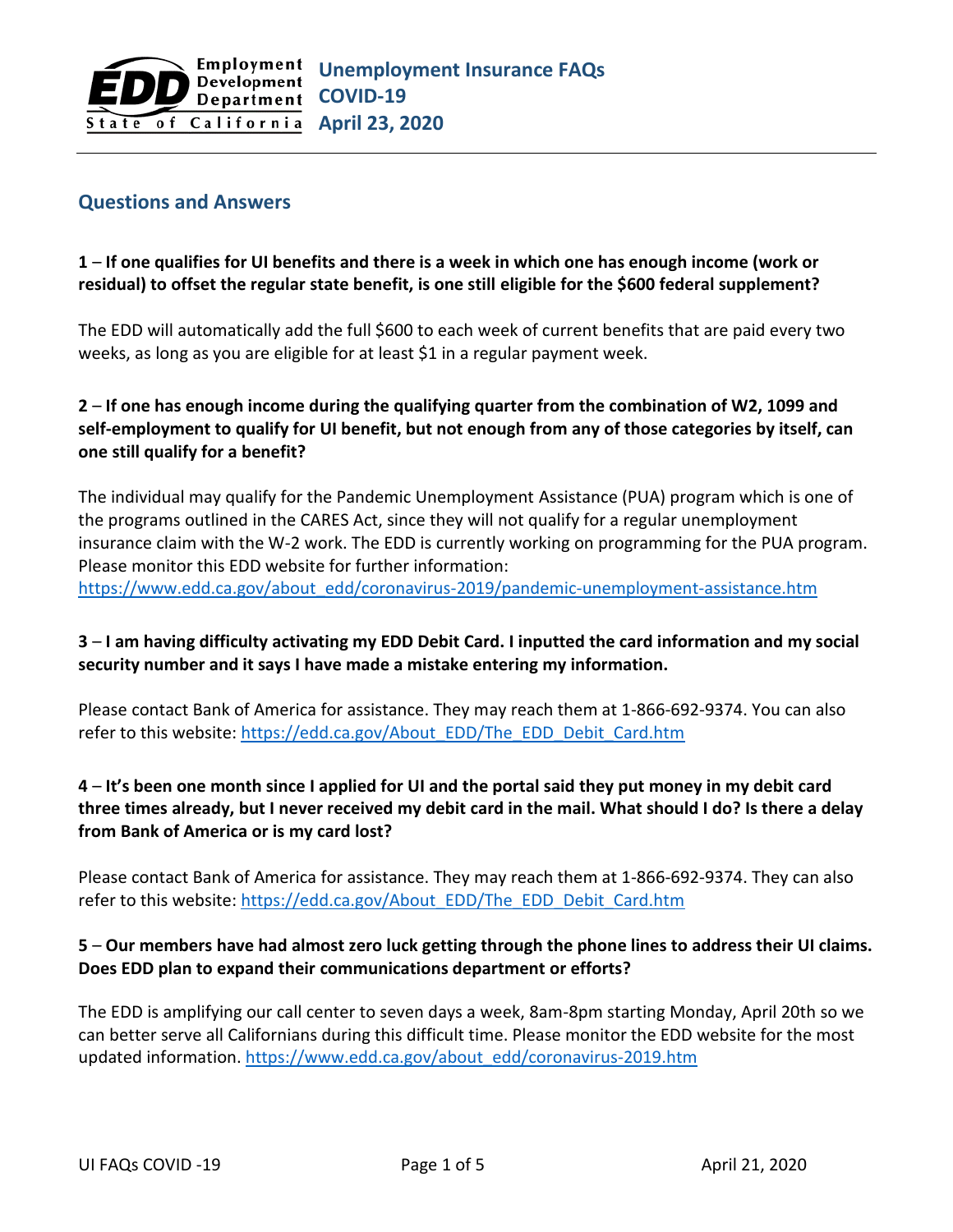## **6** – **Other than the phone numbers and the online portal, is there an email people can ask questions to?**

You may get in contact with EDD by Ask a Question using UI Online. The best way to find information about the status of your claim or payment is to access UI Online via Benefits Payment Online (BPO). It is the fastest online service for questions about your claim.

## **7** – **My claim from last year recently expired and it provided me \$450 a week. Under my renewed claim, my eligibility was reduced to \$396. How does EDD determine this new benefit amount and should I contact EDD to give them wage information?**

The weekly benefit amount is based on the wages reported in the base period by the employers. If there is a discrepancy in what the employer reported and what you have record of, please contact the EDD at 1-800-300-5616 and an investigation of the missing wages can be done. Review your Notice of Unemployment Insurance Award (DE 429 Z) to determine if any of the wage information is missing or inaccurately reported by the employer.

## **8** – **When will the UI start paying the \$600.00 payment?**

Starting Sunday, for the week ending April 11, 2020, the EDD will begin paying an additional \$600 on top of your current weekly benefit amount with the extra money coming from the federal government as part of the federal CARES Act. Here's what you need to know:

- Claimants do not need to do anything to receive this extra funding. The EDD will automatically add the full \$600 to each week of current benefits that are paid every two weeks, as long you are eligible for at least \$1 in a regular payment each week.
- For someone receiving the most recent average Unemployment Insurance payment of \$340 a week, a usual biweekly payment would equal \$680. With the extra payment, that biweekly payment would increase to \$1,880.
- The first week the additional payments can be made is for the week ending April 4, not before. The retroactive payments were issued over the last week. The \$600 extra payments can continue to those who remain impacted and otherwise eligible for benefits through the week ending July 31, 2020.

## **9** – **If a person files for UI by mail, how can they create a user account? Will their EDD correspondence be strictly through mail and how long should they wait before hearing from EDD?**

If an individual files by mail, they are still able to go online to create an account once they receive the EDD Customer Account Number (EDDCAN). The EDDCAN can be received via mail or if you call customer service and ask one may be provided over the phone.

They will need to go to the EDD's Benefit Programs Online webpage and complete registration; [https://edd.ca.gov/Benefit\\_Programs\\_Online.htm](https://edd.ca.gov/Benefit_Programs_Online.htm) . Once completed, they will be able to log into Unemployment Insurance Online or Unemployment Insurance Mobile. This will allow them to be able to receive correspondence and manage their claim online.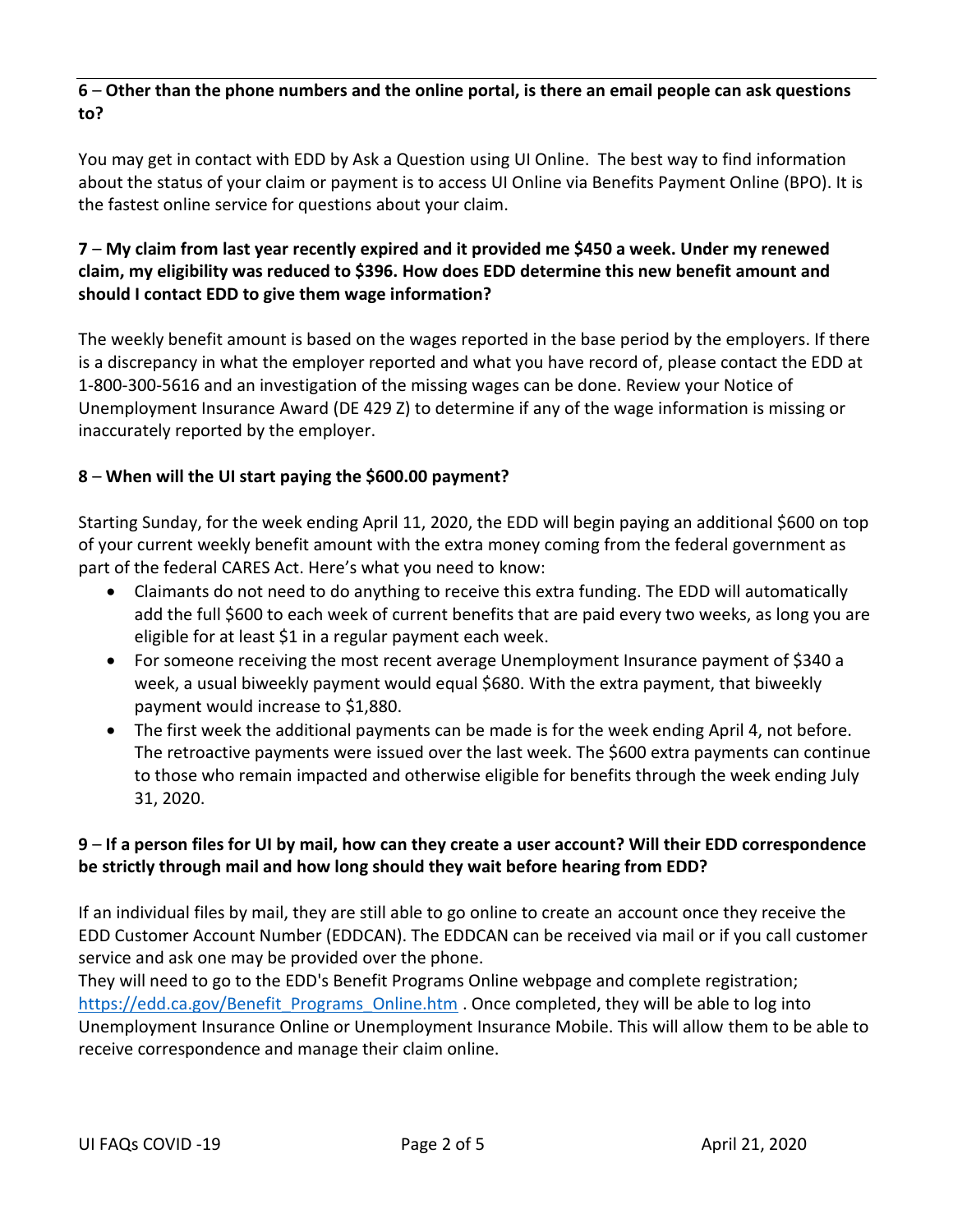## **10** – **If an individual gets reduced salary, for example by 50%, will that person qualify for UI Benefit? Also, would they qualify for the stimulus?**

Yes, the individual will be able to file an unemployment insurance claim. They may be eligible to receive partial payment of benefits if the wages they report do not exceed the amount allowed based on their weekly benefit amount. If an individual is eligible to receive payment in a given week, they are also eligible to receive the stimulus payment. Please ensure that you report your wages on the continued claim certification to ensure the EDD UI properly calculates your payment amount.

## **11** – **What happens if someone doesn't have their paystubs? Can they estimate?**

The individual should use their best judgement for reporting their wages. The best way to keep track their work during the week and report the most accurate way is to track their hours daily and at the end of the week add them up and times them by their hourly rate.

## **12** – **Are federal workers who are out of work from the pandemic, eligible for UI or any extra benefits?**

Any unemployed individual can apply for unemployment insurance benefits. Visit the EDD website for further information regarding eligibility and programs. [https://www.edd.ca.gov/about\\_edd/coronavirus-](https://www.edd.ca.gov/about_edd/coronavirus-2019.htm)[2019.htm](https://www.edd.ca.gov/about_edd/coronavirus-2019.htm) . The UI eligibility is determined based on the information provided during the review of the application.

### **13** – **I barely started my job. Will I be eligible for UI and the stimulus?**

If an individual does not have wages reported for them in the base period, they may still file a claim. The Pandemic Unemployment Insurance (PUA) program helps unemployed Californians who are business owners, self-employed, independent contractors, have limited work history, and others not usually eligible for regular state UI benefits who are out of business or services are significantly reduced as a direct result of the pandemic. Visit this website for more information: [https://www.edd.ca.gov/about\\_edd/coronavirus-2019/pandemic-unemployment-assistance.htm](https://www.edd.ca.gov/about_edd/coronavirus-2019/pandemic-unemployment-assistance.htm)

### **14** – **Are workers whose employers on the workshare program also eligible for the extra \$600 federal benefit on top of the weekly benefit?**

Yes, claimants participating in the workshare program who receive unemployment are eligible to receive Pandemic Additional Compensation (PAC).

## **15** – **If a person was receiving UI but then files for disability, can EDD coordinate/reconcile/correct these two separate claims or must the worker notify EDD of the change in their status?**

It would be in the best interest of the individual to inform the Unemployment Insurance department that they are no longer able to work and have filed a disability insurance claim. The proper steps need to be taken to avoid any issues that may arise and stop any potential overpayment that can be established if the individual collected both during the same time period.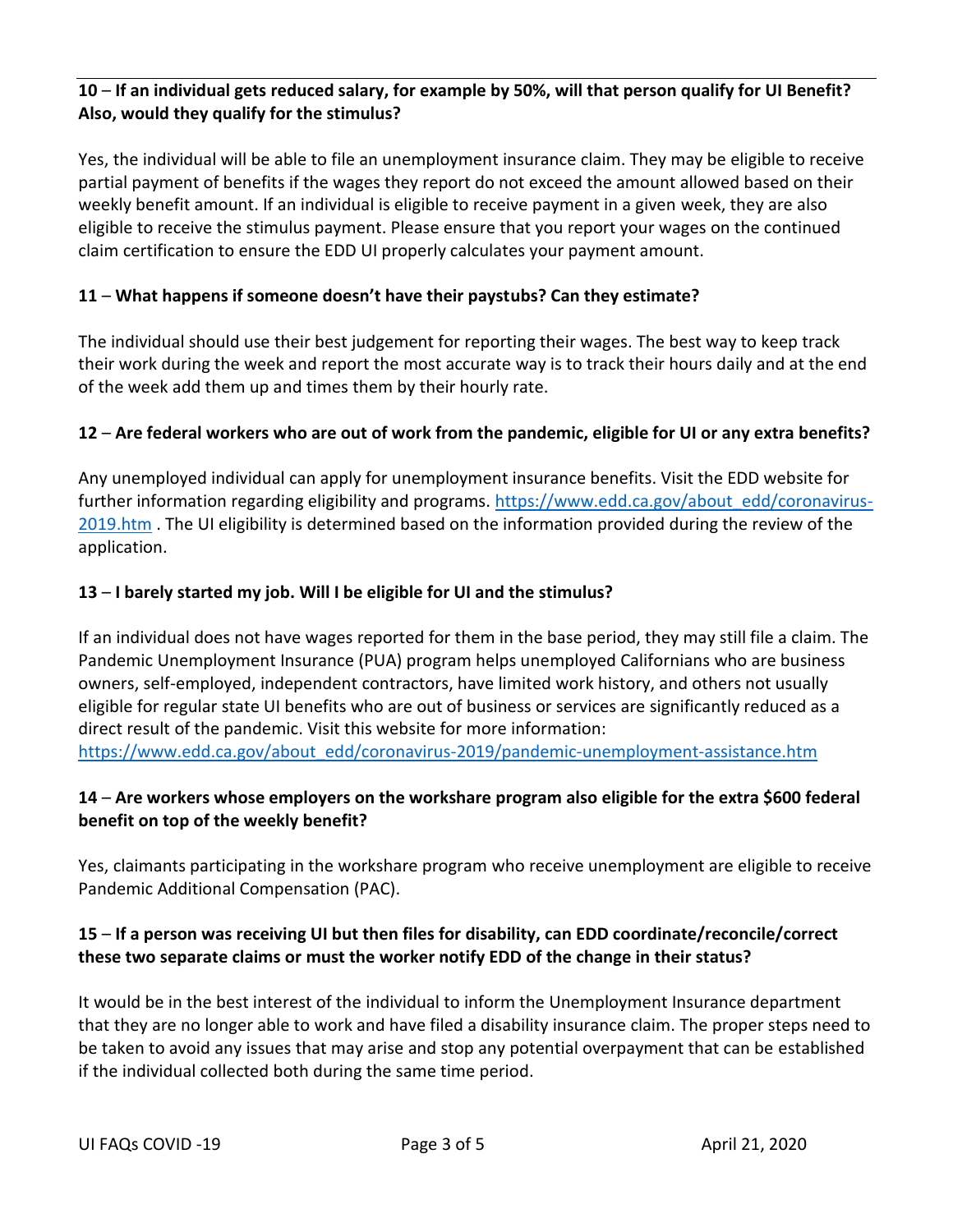**16** – **I am self-employed and filed a regular UI claim on 3/28. I entered my own name as my employer and selected COVID-19 as the reason I am no longer working. My notice of UI Award calculated \$0.00 weekly benefit for the claim year. Should I appeal, or do I need to wait until PUA is implemented? What do I need to do right now?**

Generally, a mailed notice showing a \$0 benefit award available may mean that we have no wage records reported by an employer to support an unemployment claim, or we need to verify your identity for the reported wages that belong to you. Employers pay a contribution to the state's Unemployment Insurance (UI) Trust Fund for each employee they have on their payroll. This pays for unemployment benefits — workers do not contribute to UI.

If you filed for UI and received an award notice with \$0 benefits available, it could be due to one of three scenarios:

- Your identity could not be verified with our records. We'll mail you a request to verify your identity. You have 10 calendar days from the mail date to send us two forms of identity documents from the list of Acceptable Documents for Identity Verification (DE 1326CD) (PDF). Once we verify your identity, you'll receive a new notice telling you what our wage records show for weekly UI benefit payments if you meet all other eligibility requirements.
- You were misclassified by your employer as an independent contractor instead of an employee or your wage information may have been inadvertently transposed when your employer reported your information to the EDD. If you believe our record of your wages isn't accurate, correct the wages on the award notice and send copies of your W-2, Form 1099, or a paycheck stub to the address on the front of the notice. We will follow up with you and your employer for any details needed to make a determination.
- You're self-employed or an independent contractor and have not paid contributions to the state Unemployment Insurance Trust Fund. As part of the federal CARES Act, the new Pandemic Unemployment Assistance (PUA) program helps unemployed Californians who are usually not eligible for regular state unemployment benefits and are unemployed or not providing services due to reasons directly related to the COVID-19 pandemic, including business owners, the selfemployed or those with limited recent work history. Visit the Pandemic Unemployment Assistance page for updates and information on eligibility and when to file.

## **17** – **I am a union freelance newspaper reporter, I don't have W2's how do I report for unemployment? Should I apply for PUA instead?**

If you are self-employed or a 1099 contracted individual you may file an unemployment insurance claim online or by fax. The Pandemic Unemployment Insurance (PUA) program helps unemployed Californians who are business owners, self-employed, independent contractors, have limited work history, and others not usually eligible for regular state UI benefits who are out of business or services are significantly reduced as a direct result of the pandemic. The EDD is currently working on programming for the PUA program. Please monitor this EDD website for further information: [https://www.edd.ca.gov/about\\_edd/coronavirus-2019/pandemic-unemployment-assistance.htm](https://www.edd.ca.gov/about_edd/coronavirus-2019/pandemic-unemployment-assistance.htm)